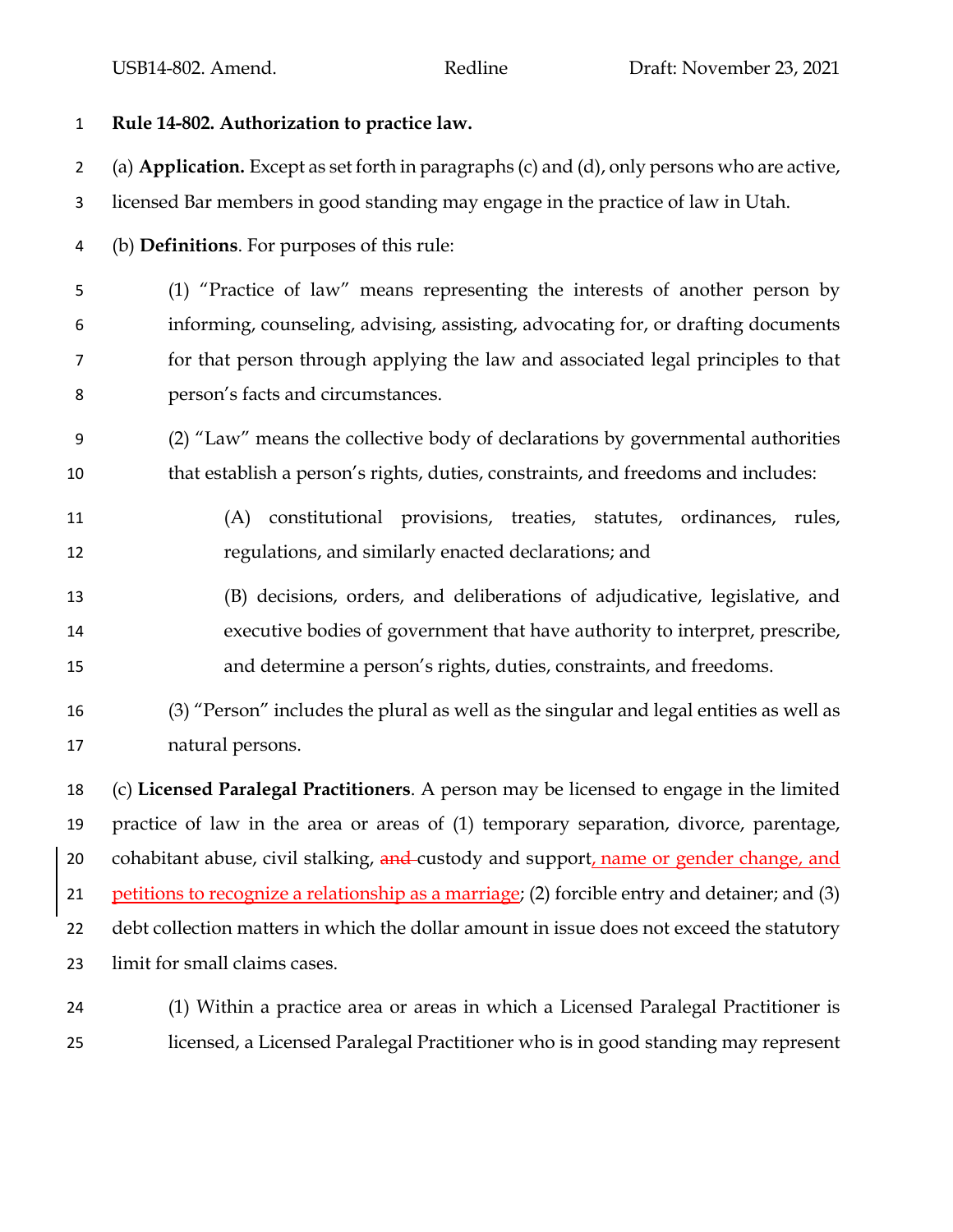| 26 | the interests of a natural person who is not represented by a lawyer unaffiliated |
|----|-----------------------------------------------------------------------------------|
| 27 | with the Licensed Paralegal Practitioner by:                                      |
| 28 | (A) establishing a contractual relationship with the client;                      |
| 29 | (B) interviewing the client to understand the client's objectives and             |
| 30 | obtaining facts relevant to achieving that objective;                             |
| 31 | (C) completing forms approved by the Judicial Council;                            |
| 32 | (D) informing, counseling, advising, and assisting in determining which           |
| 33 | form to use and giving advice on how to complete the form;                        |
| 34 | (E) signing, filing, and completing service of the form;                          |
| 35 | (F) obtaining, explaining, and filing any document needed to support the          |
| 36 | form;                                                                             |
| 37 | (G) reviewing documents of another party and explaining them;                     |
| 38 | (H) informing, counseling, assisting and advocating for a client in mediated      |
| 39 | negotiations;                                                                     |
| 40 | (I) filling in, signing, filing, and completing service of a written settlement   |
| 41 | agreement form in conformity with the negotiated agreement;                       |
| 42 | communicating with another party or the party's representative<br>(I)             |
| 43 | regarding the relevant form and matters reasonably related thereto; and           |
| 44 | (K) explaining a court order that affects the client's rights and obligations.    |
| 45 | (L) standing or sitting with the client during a proceeding to provide            |
| 46 | emotional support, answering factual questions as needed that are                 |
| 47 | addressed to the client by the court or opposing counsel, taking notes, and       |
| 48 | assisting the client to understand the proceeding and relevant orders.            |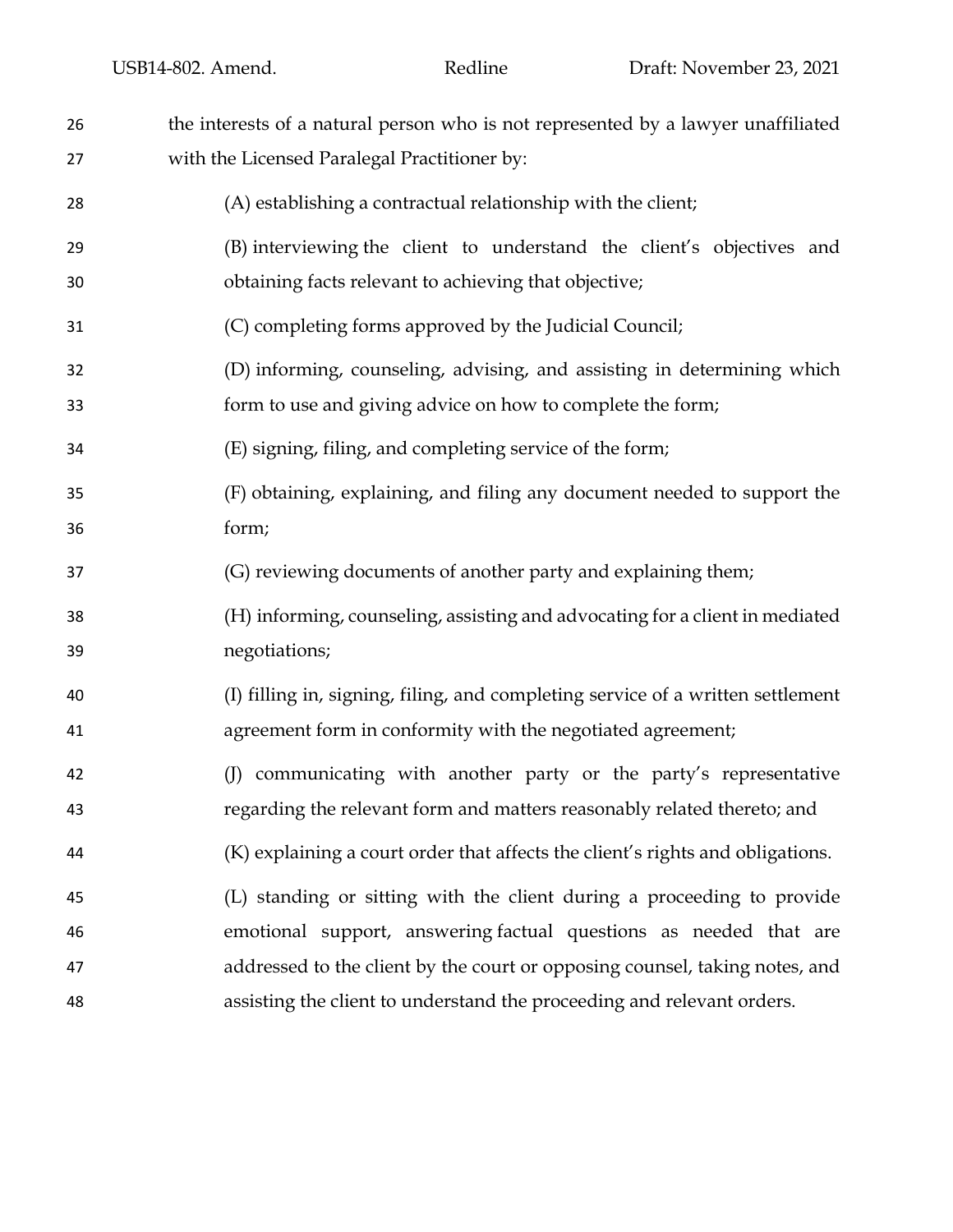(d) **Exceptions and Exclusions**. Whether or not it constitutes the practice of law, the following activity by a nonlawyer, who is not otherwise claiming to be a lawyer or to be able to practice law, is permitted:

 (1) Making legal forms available to the general public, whether by sale or otherwise, or publishing legal self-help information by print or electronic media.

 (2) Providing general legal information, opinions, or recommendations about possible legal rights, remedies, defenses, procedures, options, or strategies, but not specific advice related to another person's facts or circumstances.

 (3) Providing clerical assistance to another to complete a form provided by a municipal, state, or federal court located in Utah when no fee is charged to do so.

 (4) When expressly permitted by the court after having found it clearly to be in the best interests of the child or ward, assisting one's minor child or ward in a juvenile court proceeding.

 (5) Representing a party in small claims court as permitted by Rule of Small Claims Procedure 13.

 (6) Representing without compensation a natural person or representing a legal entity as an employee representative of that entity in an arbitration proceeding, where the amount in controversy does not exceed the jurisdictional limit of the small claims court set by the Utah Legislature.

- (7) Representing a party in any mediation proceeding.
- (8) Acting as a representative before administrative tribunals or agencies as authorized by tribunal or agency rule or practice.
- (9) Serving in a neutral capacity as a mediator, arbitrator, or conciliator.
- (10) Participating in labor negotiations, arbitrations, or conciliations arising under
- collective bargaining rights or agreements or as otherwise allowed by law.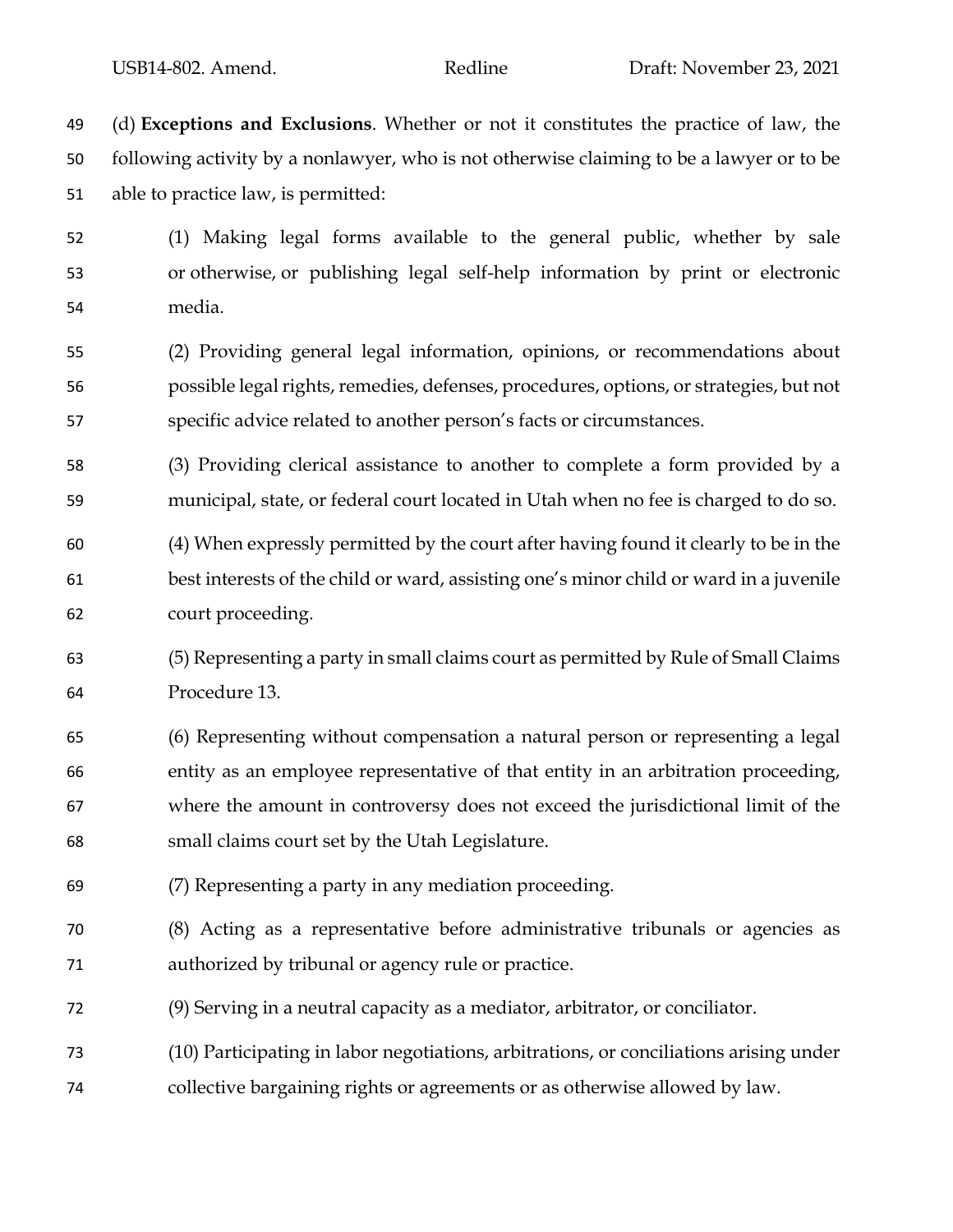| 75  | (11) Lobbying governmental bodies as an agent or representative of others.            |
|-----|---------------------------------------------------------------------------------------|
| 76  | (12) Advising or preparing documents for others in the following described            |
| 77  | circumstances and by the following described persons:                                 |
| 78  | (A) A real estate agent or broker licensed in Utah may complete state-                |
| 79  | approved forms including sales and associated contracts directly related to           |
| 80  | the sale of real estate and personal property for their customers.                    |
| 81  | (B) An abstractor or title insurance agent licensed in Utah may issue real            |
| 82  | estate title opinions and title reports and prepare deeds for customers.              |
| 83  | (C) Financial institutions and securities brokers and dealers licensed in             |
| 84  | Utah may inform customers with respect to their options for titles of                 |
| 85  | securities, bank accounts, annuities, and other investments.                          |
| 86  | (D) Insurance companies and agents licensed in Utah may recommend                     |
| 87  | coverage, inform customers with respect to their options for titling of               |
| 88  | ownership of insurance and annuity contracts, the naming of beneficiaries,            |
| 89  | and the adjustment of claims under the company's insurance coverage                   |
| 90  | outside of litigation.                                                                |
| 91  | (E) Health care providers may provide clerical assistance to patients in              |
| 92  | completing and executing durable powers of attorney for health care and               |
| 93  | natural death declarations when no fee is charged to do so.                           |
| 94  | (F) Certified Public Accountants, enrolled IRS agents, public accountants,            |
| 95  | public bookkeepers, and tax preparers may prepare tax returns.                        |
| 96  | (13) Representing an Indian tribe that has formally intervened in a proceeding        |
| 97  | subject to the Indian Child Welfare Act of 1978, 25 U.S.C. sections 1901–63. Before   |
| 98  | a nonlawyer may represent a tribe, the tribe must designate the nonlawyer             |
| 99  | representative by filing a written authorization. If the tribe changes its designated |
| 100 | representative or if the representative withdraws, the tribe must file a written      |
| 101 | substitution of representation or withdrawal.                                         |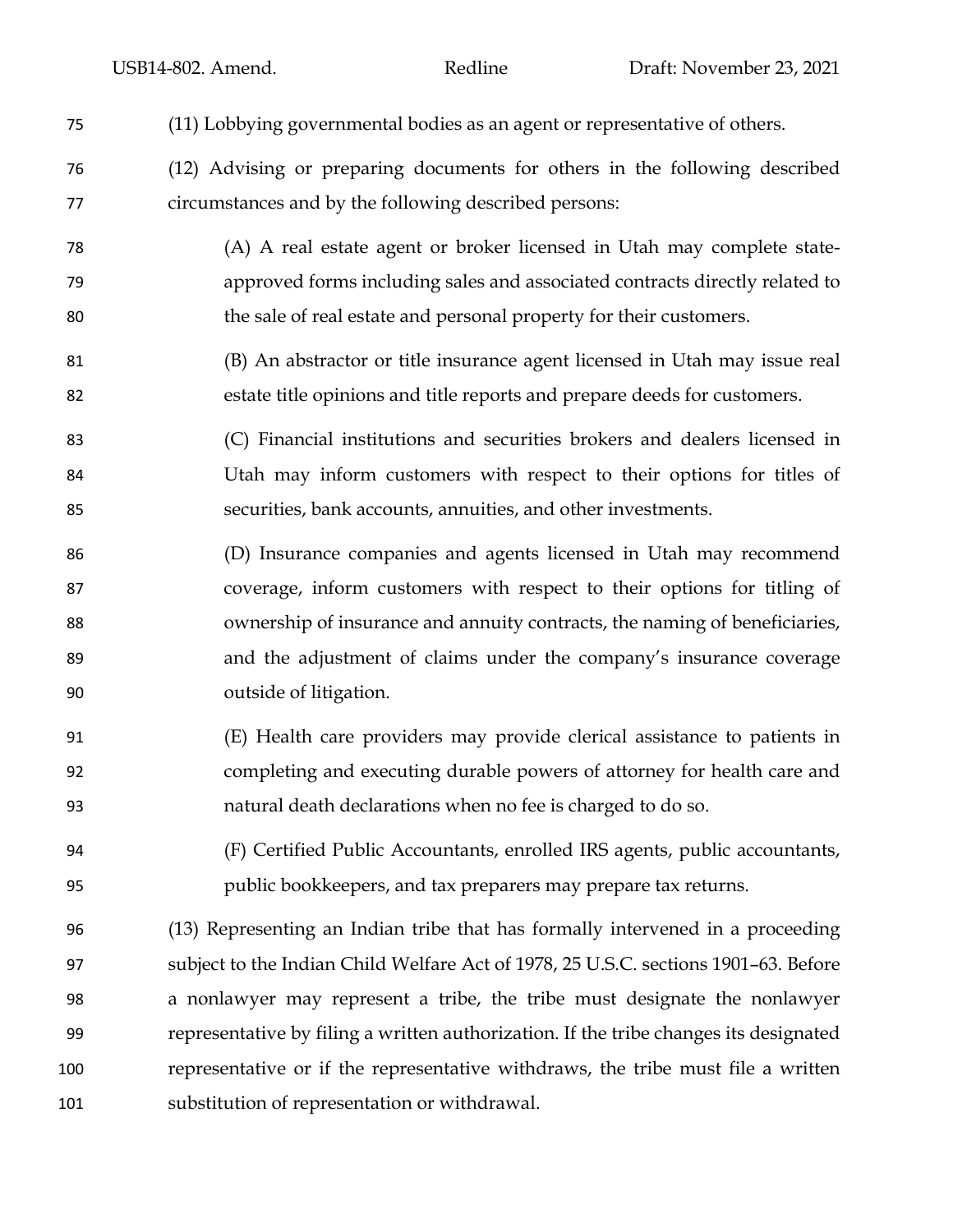(14) Providing legal services under Utah Supreme Court Standing Order No. 15.

## **Advisory Committee Comment:**

Paragraph (a).

 "Active" in this paragraph refers to the formal status of a lawyer, as determined by the Bar. Among other things, an active lawyer must comply with the Bar's requirements for continuing legal education.

Paragraph (b).

 The practice of law defined in paragraph (b)(1) includes: giving advice or counsel to another person as to that person's legal rights or responsibilities with respect to that person's facts and circumstances; selecting, drafting, or completing legal documents that affect the legal rights or responsibilities of another person; representing another person before an adjudicative, legislative, or executive body, including preparing or filing documents and conducting discovery; and negotiating legal rights or responsibilities on behalf of another person.

 Because representing oneself does not involve another person, it is not technically the "practice of law." Thus, any natural person may represent oneself as an individual in any legal context. To the same effect is Article 1, Rule 14-111 Integration and Management: "Nothing in this article shall prohibit a person who is unlicensed as an attorney at law or a foreign legal consultant from personally representing that person's own interests in a cause to which the person is a party in his or her own right and not as assignee."

 Similarly, an employee of a business entity is not engaged in "the representation of the interest of another person" when activities involving the law are a part of the employee's duties solely in connection with the internal business operations of the entity and do not involve providing legal advice to another person. Further, a person acting in an official capacity as an employee of a government agency that has administrative authority to determine the rights of persons under the law is also not representing the interests of another person.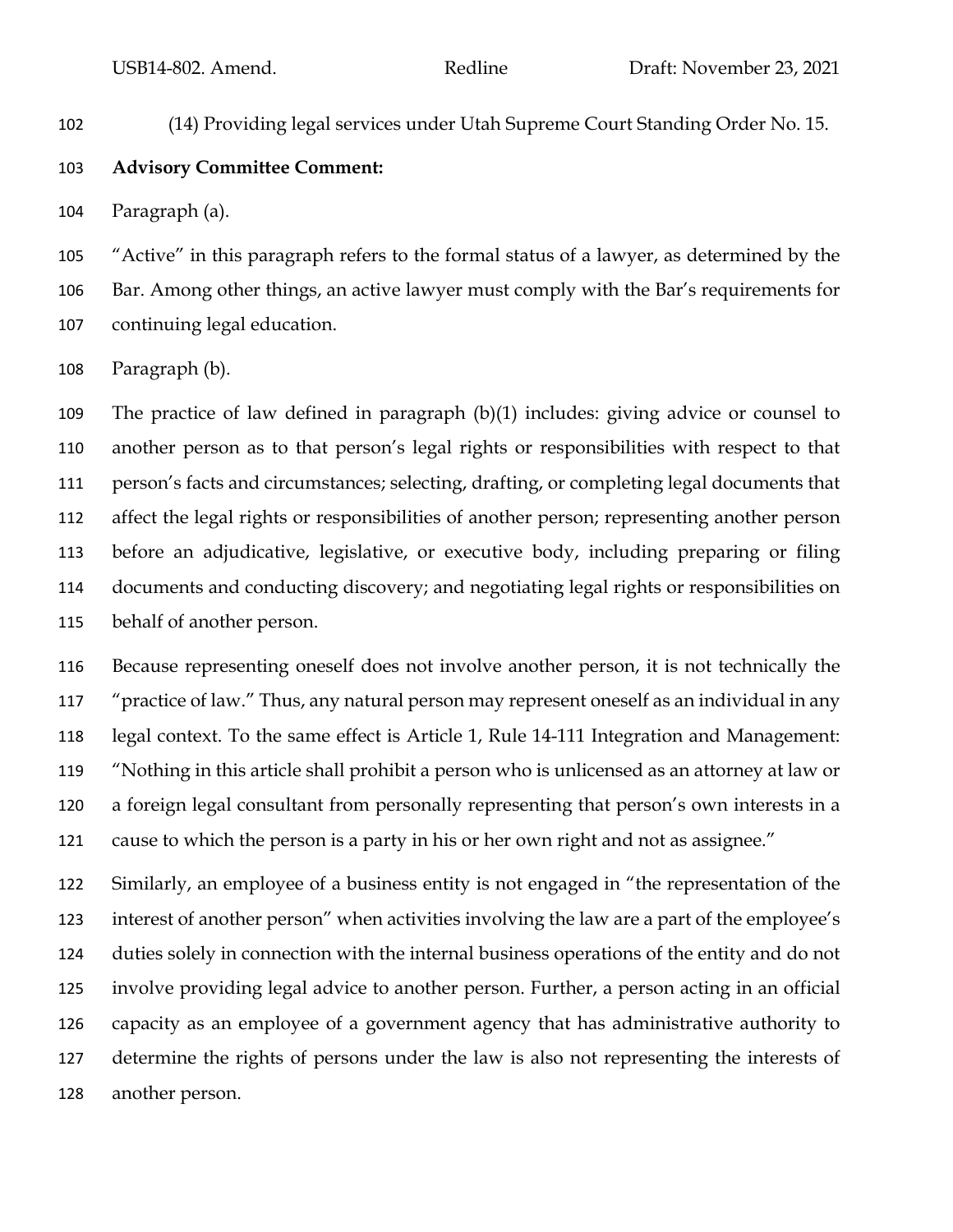As defined in paragraph (b)(2), "the law" is a comprehensive term that includes not only the black-letter law set forth in constitutions, treaties, statutes, ordinances, administrative and court rules and regulations, and similar enactments of governmental authorities, but the entire fabric of its development, enforcement, application, and interpretation.

 Laws duly enacted by the electorate by initiative and referendum under constitutional 134 authority are included under paragraph  $(b)(2)(A)$ .

 Paragraph (b)(2)(B) is intended to incorporate the breadth of decisional law, as well as the background, such as committee hearings, floor discussions, and other legislative history, that often accompanies the written law of legislatures and other law- and rule- making bodies. Reference to adjudicative bodies in this paragraph includes courts and similar tribunals, arbitrators, administrative agencies, and other bodies that render judgments or opinions involving a person's interests.

Paragraph (c).

 The exceptions for Licensed Paralegal Practitioners arise from the November 18, 2015 Report and Recommendation of the Utah Supreme Court Task Force to Examine Limited Legal Licensing. The Task Force was created to make recommendations to address the large number of litigants who are unrepresented or forgo access to the Utah judicial system because of the high cost of retaining a lawyer. The Task Force recommended that the Utah Supreme Court exercise its constitutional authority to govern the practice of law to create a subset of discreet legal services in the practice areas of: (1) temporary separation, divorce, parentage, cohabitant abuse, civil stalking, and custody and support; (2) unlawful detainer and forcible entry and detainer; and (3) debt collection matters in which the dollar amount in issue does not exceed the statutory limit for small claims cases. The Task Force determined that these three practice areas have the highest number of unrepresented litigants in need of low-cost legal assistance. Based on the Task Force's recommendations, the Utah Supreme Court authorized Licensed Paralegal Practitioners to provide limited legal services as prescribed in this rule and in accordance with the Supreme Court Rules of Professional Practice.